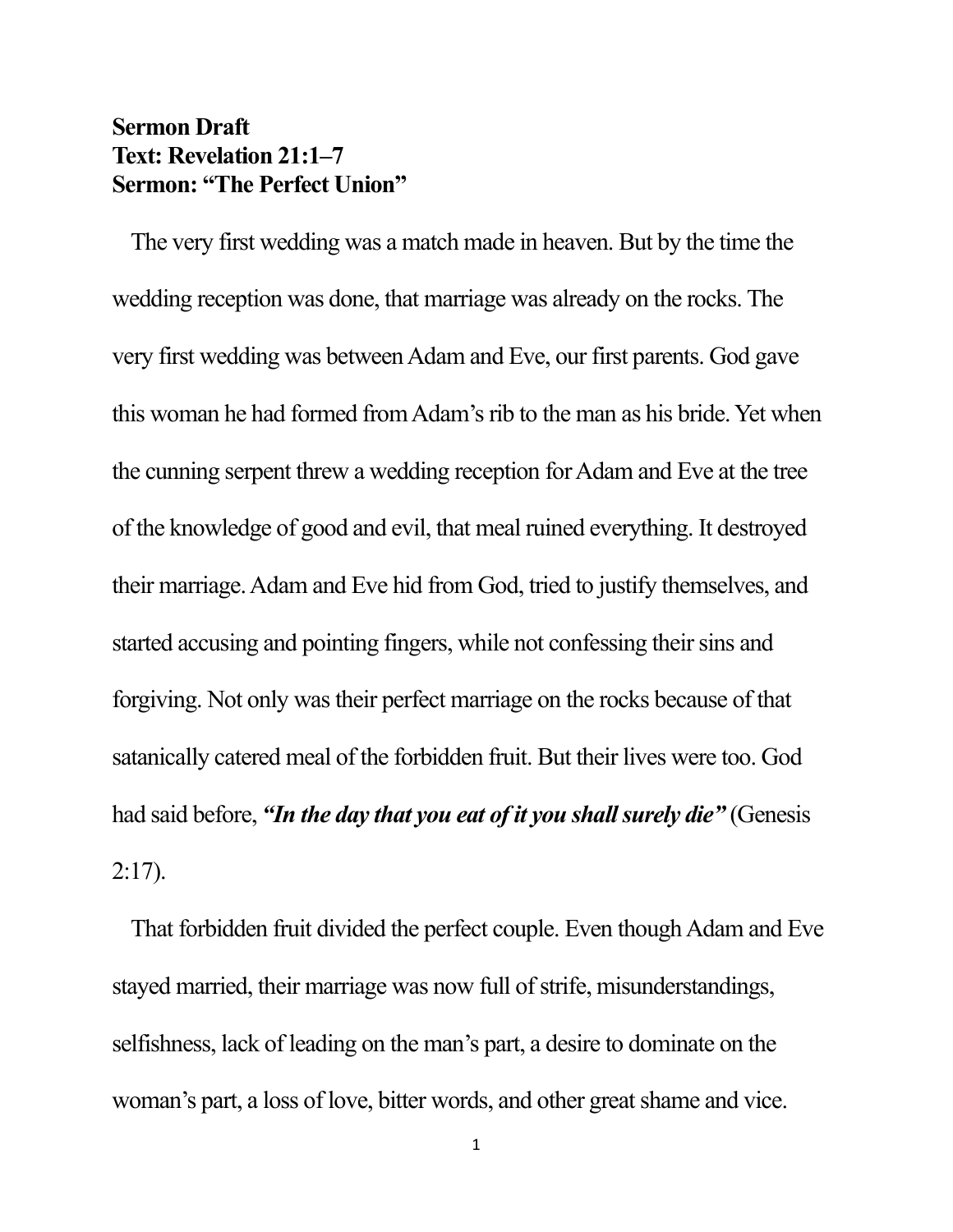We see the results of that fallen nature in the offspring of this once perfect union namely, Cain killed his brother Abel. But that's what life is like after that wedding reception at the tree. By this fruit do thee wed the world.

But this was not only a problem that this first married couple alone had. This is also the problem we have. This new nature was passed down through every generation, to every tribe, clan, nation, family, everyone. Including us. That new nature, divorced from God and married to the world, our nature is sinful to the core. The real problem is that by being married to the world and its thoughts, with which the fallen human nature is enthralled, that fallen human nature is wed to the most domineering and abusive spouse there is, the devil himself is the prince of this world and its main agitator. The wedding of man's fallen nature to the world ends in domestic violence to the soul every time. This abusive marriage between the world and the soul brings with it tears, bitter mourning and grief, pain upon pain, and, ultimately, death, both physical and spiritual.

But listen to what Revelation 21 says. For the angel announces hope for all ruined by their nature and abused by the world. The angel announces joy in Jesus.

2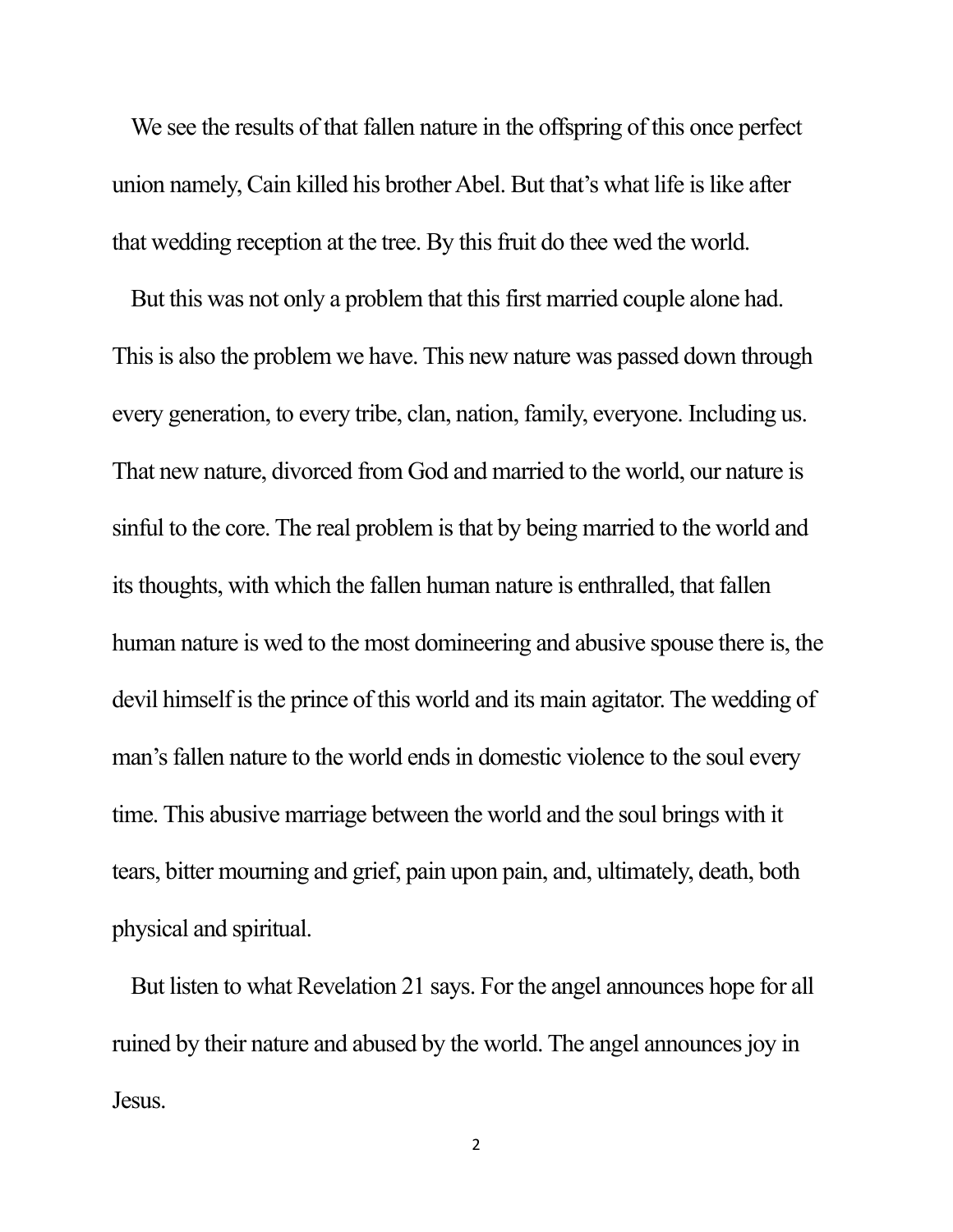The angel announces healing for all wounds, and especially the deep wounds of the soul. The angel announces restoration, love, happiness, and, above all, the resurrection from the dead. In short, the angel announces the wedding of Jesus and his Church of all believers.

*"And I saw the holy city, new Jerusalem, coming down out of heaven from God, prepared as a bride adorned for her husband. And I heard a loud voice from the throne saying, 'Behold, the dwelling place of God is with man. He will dwell with them, and they will be his people, and God himself will be with them as their God. He will wipe away every tear from their eyes, and death shall be no more, neither shall there be mourning, nor crying, nor pain anymore, for the former things have passed away'"* (vs 2– 4).

We see this because Jesus dwells with man, and man with God. He dwells with man first by becoming incarnate, by taking on our human flesh which is united to the divine Son of God. As true God and true man, Jesus came to be numbered with sinners, to listen, to love, to rescue, and, yes, to woo. Just as Abraham sent his servant to Laban to find a bride for Isaac, so Jesus also came in search of a bride.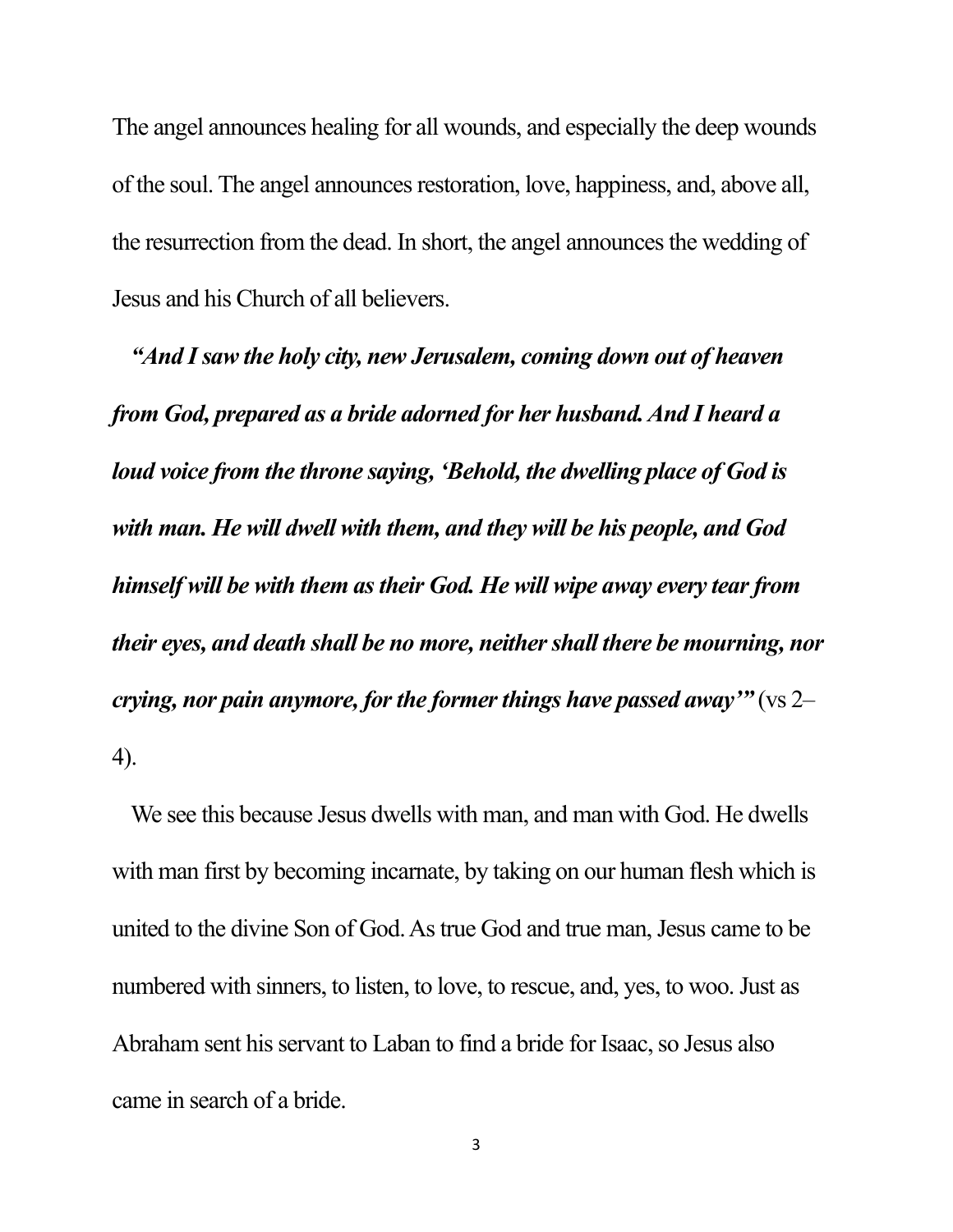Not for an earthly marriage, but to find his Church. And he found her, called to her from her window where she was shut up in her room of death. And won her heart to be his, simply by his gracious Word and Spirit, and by water and the Word.

Now we see that city, the new Jerusalem, which is God's Holy Church, triumphant in glory, coming dressed as a bride adorned for her husband. It is the perfect description of the spiritual marriage between Jesus and the Church. Like the prophet Hosea, who was commanded to take a prostitute as a wife and to forgive her even when she again went astray, so our Lord took to himself a defiled bride. A sinful bride, with nothing in her that should make him love her. Yet what does Jesus do? As a new Hosea, Jesus showers his bride, the Church, with undeserved love. He wins her heart away by his gentle Word and teaching of forgiveness. Jesus separates his people from their abusive former relationship with the world's ways. Jesus, like the ideal husband, gave everything he is and has for her good when he laid down his life on the cross. If believers depart from his grace, and then come back in shame, guilt, and confession of sins, Jesus speaks love to them and restores them undeservedly to himself by his Word, that they might believe it.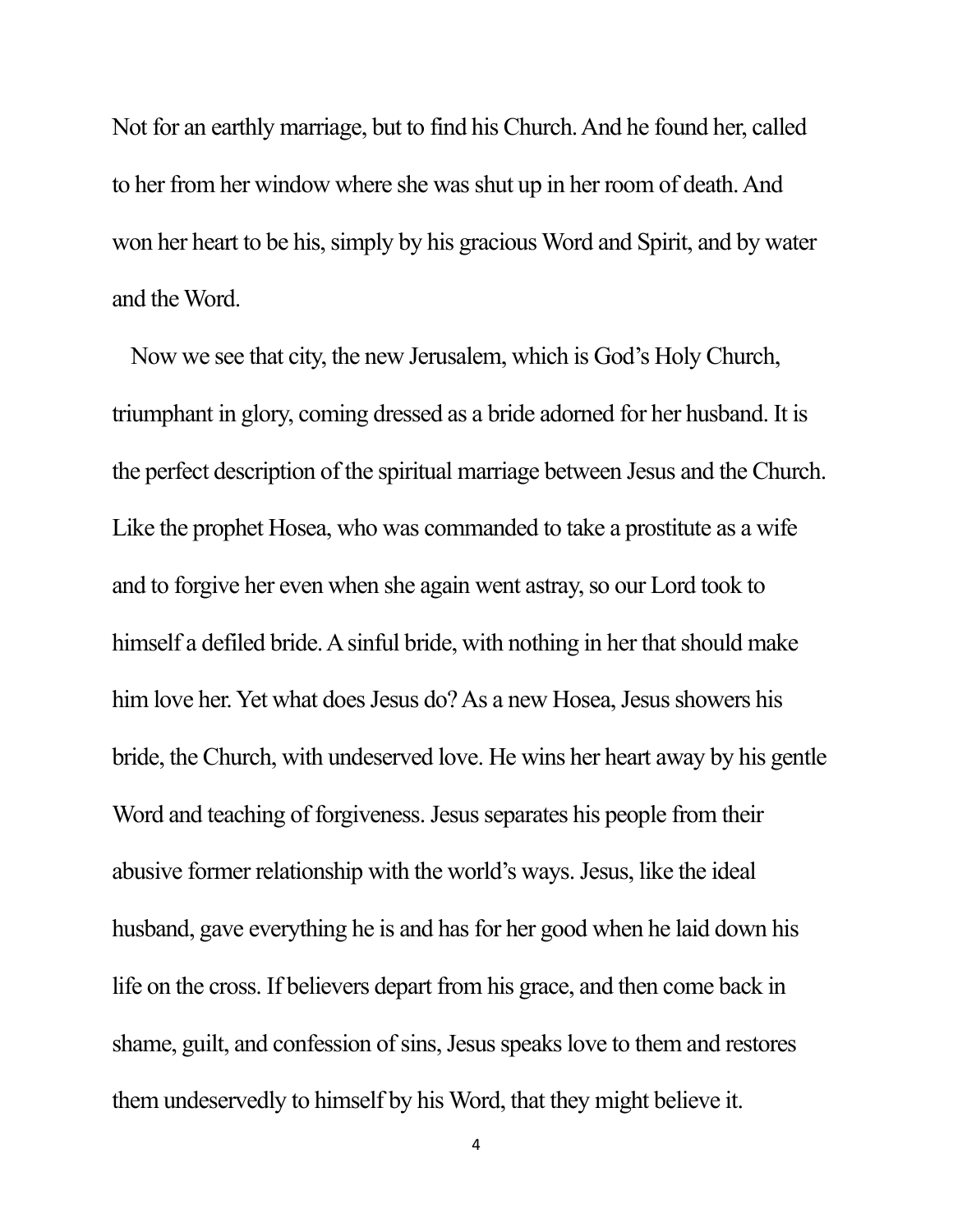In the movie *Indiana Jones and the Last Crusade*, characters search for the Holy Grail, the cup from which Jesus supposedly drank at the Last Supper. The movie says that any worthy person who drank from that cup would live forever. It's a good movie. But it's not true. Go figure Hollywood made something that isn't quite accurate! It's not drinking from this particular cup that gives eternal life. It's Christ who tells us: *"It is done! I am the Alpha and the Omega, the beginning and the end. To the thirsty I will give from the spring of the water of life without payment."*

The water of life is Holy Baptism. By washing in water with the Word, we have eternal life. God calls us his children. The Holy Spirit is given to us. We are united to Jesus as a member of his Body. And our sins are forgiven. It is not that we don't need faith in Jesus, or that we can persistently live sinfully. As in *Indiana Jones and the Last Crusade*, we do need to be worthy. It's just that this worthiness doesn't come from us. It comes from Jesus. It comes by his death for our sins. It comes by the water of life he gives us to drink. It yes it is by grace through faith and not by works.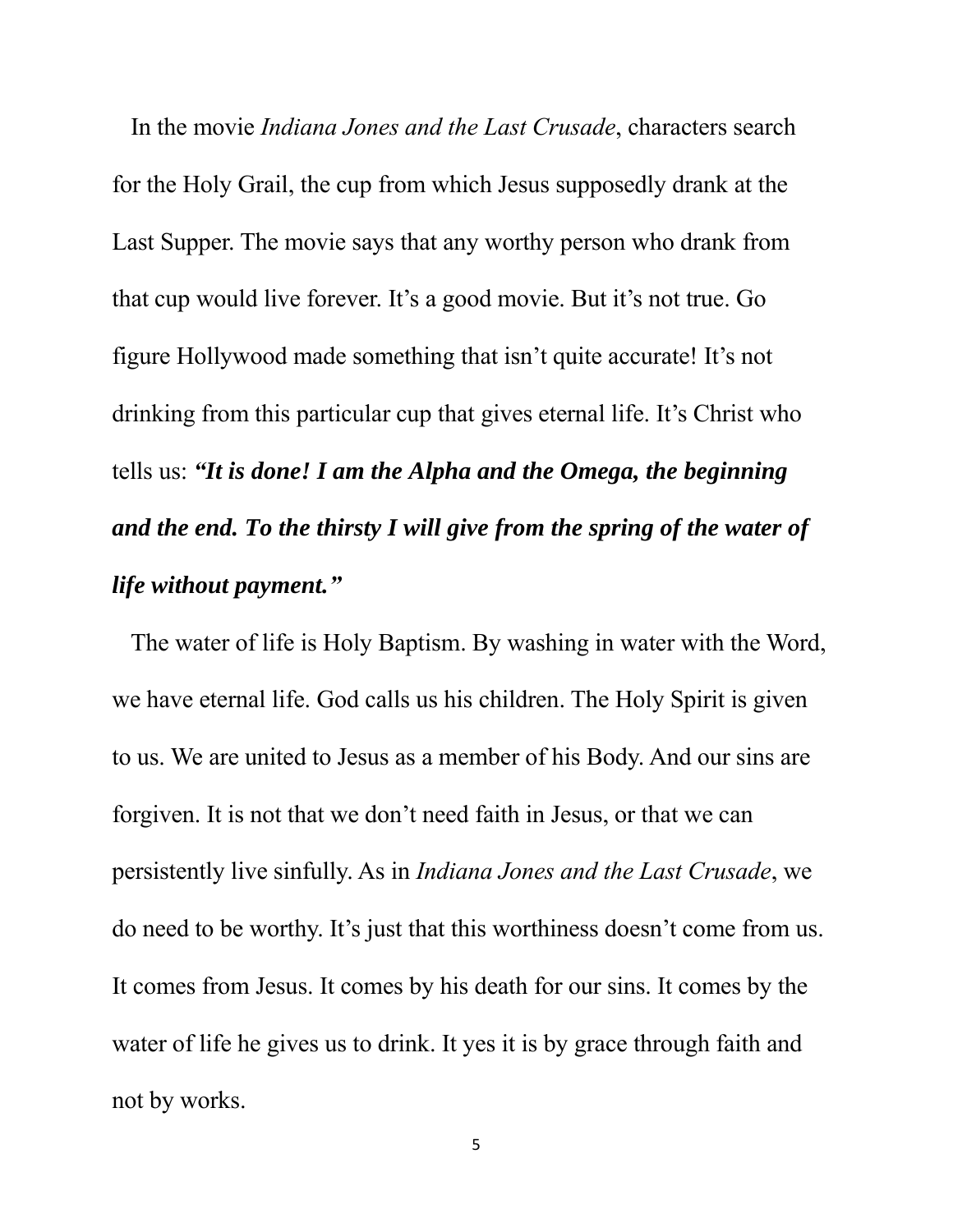The first wedding began as a match made in heaven, but by the time of the wedding reception, their marriage had hit the rocks. It is exactly the opposite for the wedding of Jesus and the Church. The wedding of Jesus to the Church begins on the rocks. No wedding ever seems to be good if it begins with the death of the groom. Yet, because Jesus rises from the dead on Easter Day, there is great joy, and great love for his Church! With new life comes new hope. There is new hope for the marriage of Jesus to his Bride the Church because Jesus is risen. And there is new hope for the Church itself, who lives now by God's grace alone, trusting in Jesus, and separated from its former abusive marriage to the world.

And that feast! That wedding feast of the Lamb and his Church! Such a richer wedding banquet was never seen on earth. This is a feast where Jesus gives his crucified body and his shed blood into the mouths of men, all for the forgiveness of their sins. This is a feast the angels of heaven anticipate in its fullness on the Last Day, a feast in heaven that rejoices in the union of Jesus and his Bride, the Church. For at the Lord's Holy Supper, we get a foretaste of that great wedding feast in heaven. We get to taste on earth this celebration feast of the new bride and groom early.